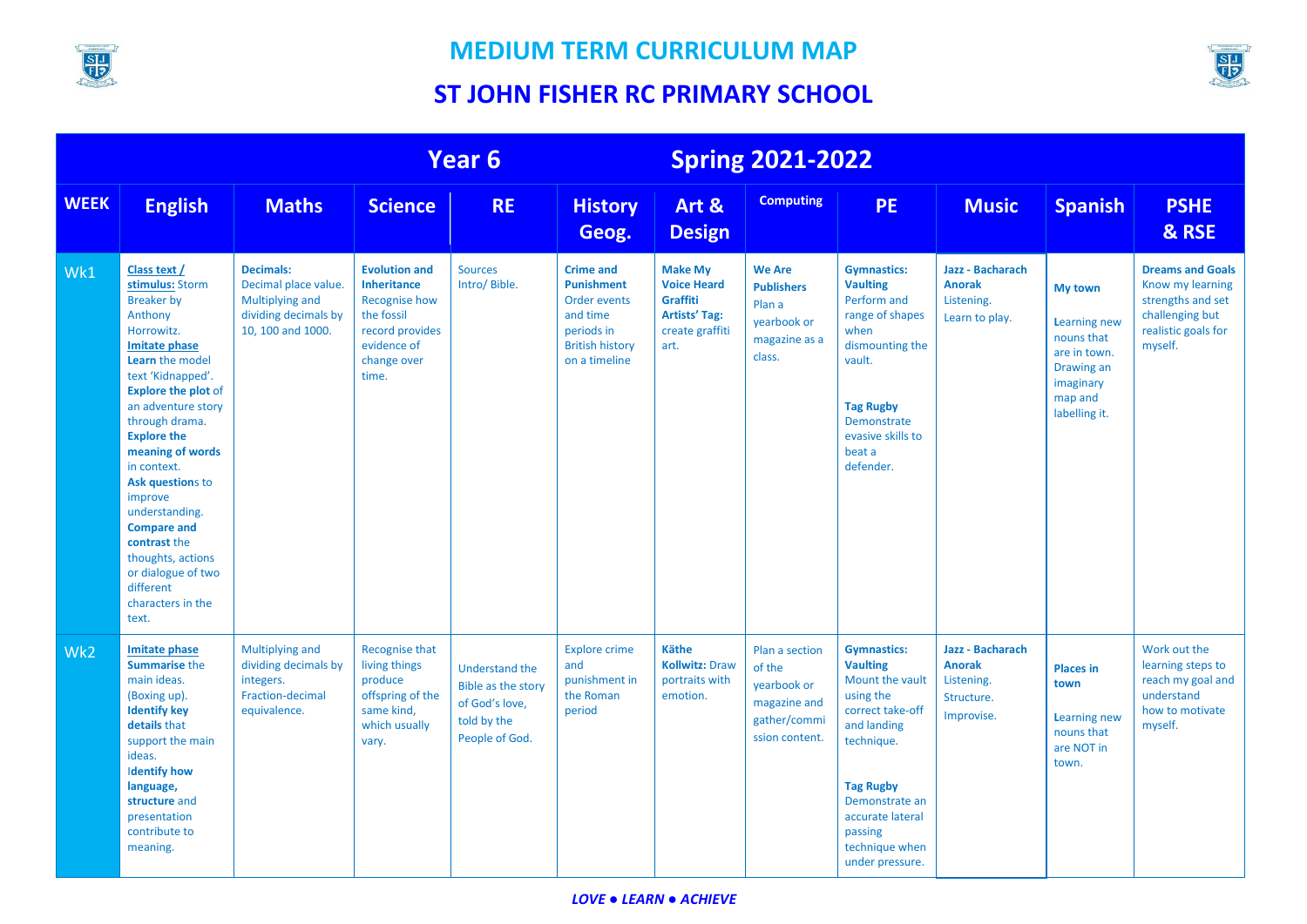

SIJ<br>FIZ

|             |                                                                                                                                                                                                         | <b>Year 6</b>                                              |                                                                                |                                                                | <b>Spring 2021-2022</b>                                                                            |                                                                                                                        |                                                                               |                                                                                                                                                                                                                                       |                                                                                            |                                                                                                |                                                                                           |
|-------------|---------------------------------------------------------------------------------------------------------------------------------------------------------------------------------------------------------|------------------------------------------------------------|--------------------------------------------------------------------------------|----------------------------------------------------------------|----------------------------------------------------------------------------------------------------|------------------------------------------------------------------------------------------------------------------------|-------------------------------------------------------------------------------|---------------------------------------------------------------------------------------------------------------------------------------------------------------------------------------------------------------------------------------|--------------------------------------------------------------------------------------------|------------------------------------------------------------------------------------------------|-------------------------------------------------------------------------------------------|
| <b>WEEK</b> | <b>English</b>                                                                                                                                                                                          | <b>Maths</b>                                               | <b>Science</b>                                                                 | <b>RE</b>                                                      | <b>History</b><br>Geog.                                                                            | Art &<br><b>Design</b>                                                                                                 | <b>Computing</b>                                                              | <b>PE</b>                                                                                                                                                                                                                             | <b>Music</b>                                                                               | <b>Spanish</b>                                                                                 | <b>PSHE</b><br>& RSE                                                                      |
|             | <b>Discuss and</b><br>evaluate how<br>authors use<br>language,<br>including<br>figurative<br>language.<br><b>Consider the</b><br>purpose of<br>writing and the<br>audience.                             |                                                            |                                                                                |                                                                |                                                                                                    |                                                                                                                        |                                                                               |                                                                                                                                                                                                                                       |                                                                                            |                                                                                                |                                                                                           |
| Wk3         | <b>Innovation</b><br>phase:<br>Plan, draft and<br>edit an<br>adventure story<br>with a flashback<br>plot.<br>Using the model<br>text and shared<br>writing as<br>models.<br><b>Developing</b><br>ideas. | <b>Percentages:</b><br>Fraction-percentage<br>equivalence. | <b>Identify how</b><br>animals are<br>adapted to suit<br>their<br>environment. | <b>New</b><br><b>Testament</b><br><b>Books:</b><br>Gospels.    | <b>Compare and</b><br>contrast the<br>Roman justice<br>systems with<br>that of the<br>Anglo-Saxons | <b>Pablo Picasso</b><br>- Guernica 1:<br>create an<br>impactful<br>piece of art.                                       | Use software<br>to create a<br>section of the<br>yearbook or<br>magazine (1). | <b>Gymnastics:</b><br><b>Vaulting</b><br>Create a range<br>of ways to<br>travel at<br>different levels<br>and inclines.<br><b>Tag Rugby</b><br>Demonstrate an<br>accurate<br>catching<br>technique when<br>static and when<br>moving. | Jazz - Bacharach<br><b>Anorak</b><br>Listening.<br>Structure.<br>Performance./<br>Appraise | <b>Describing</b><br>your town.<br><b>Give opinions</b><br>and use<br>adjective<br>agreements. | <b>Identify problems</b><br>that concern me<br>and talk to other<br>people about<br>them. |
| Wk4         | Invent phase:<br>Plan, draft and<br>edit your own<br>adventure story<br>as the 'baddy',<br>starting with the<br>dilemma.<br>Propose changes<br>to vocabulary,                                           | <b>Finding percentages</b><br>of amounts.                  | Recognise that<br>adaptation may<br>lead to<br>evolution.                      | Unity<br>Understand<br>what<br>nourishes<br>and what<br>spoils | <b>Explore crime</b><br>and<br>punishment<br>during the<br><b>Tudor Period.</b>                    | <b>Pablo Picasso</b><br>- Guernica 2<br>Painting a<br>finished piece<br>of art in tones<br>(black, grey<br>and white). | Use software<br>to create a<br>section of the<br>yearbook or<br>magazine (2). | <b>Gymnastics:</b><br><b>Vaulting</b><br>Perform a squat<br>through on<br>vault.<br><b>Tag Rugby</b><br>Demonstrate a<br>variety of<br>techniques to                                                                                  | Jazz - Meet the<br><b>Blues</b><br>Listening.<br>Learn to play.                            | Draw a map<br>of your town<br>and describe<br>it.                                              | Work with other<br>people to help<br>make the world a<br>better place.                    |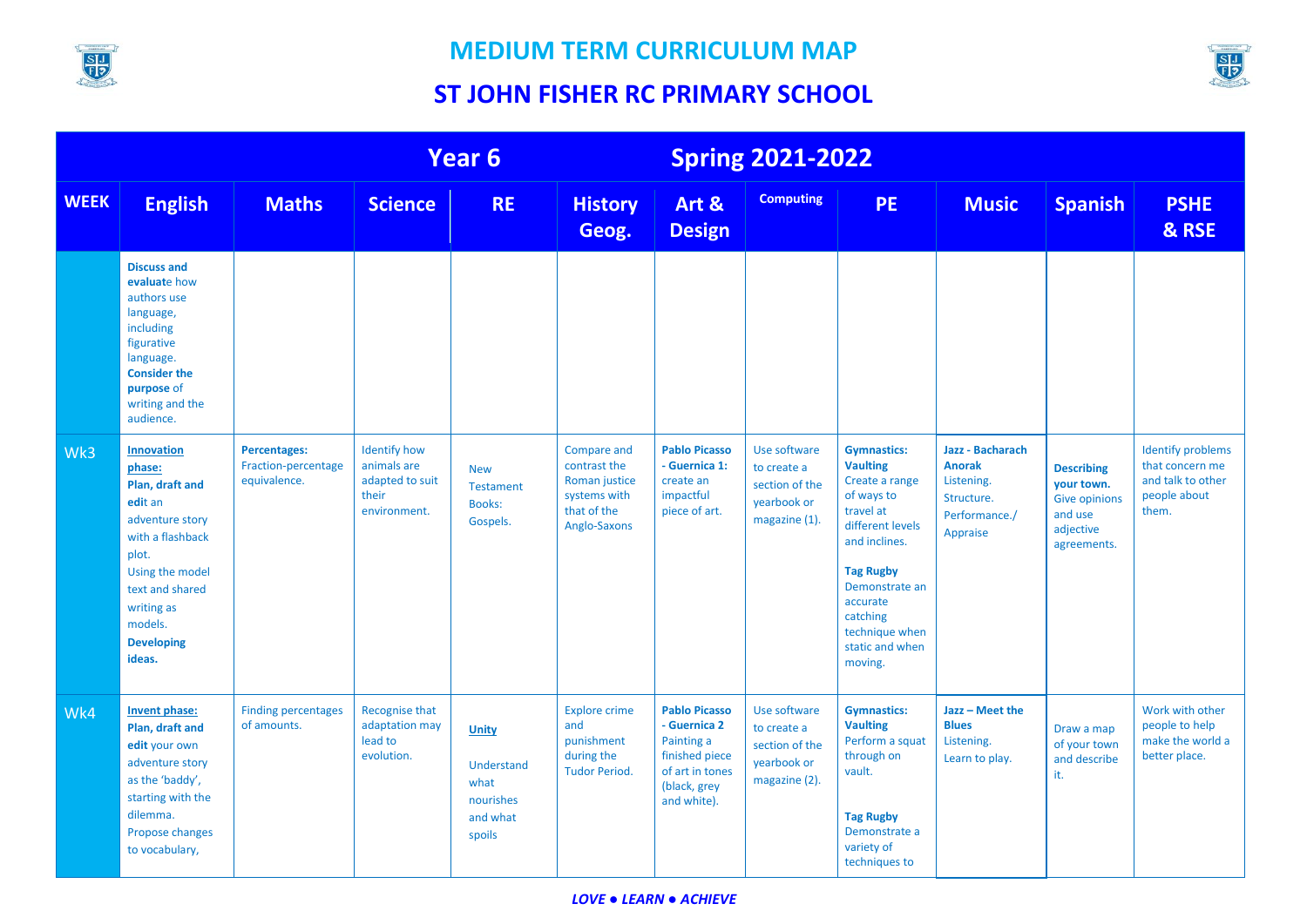



|             | Year 6                                                                                                                                                                                                                                                                                                                                                                                                                               |                                                      |                                                                               |                                                                                                                                         |                                                                                         | <b>Spring 2021-2022</b>                                     |                                                         |                                                                                                                                                                           |                                                                                           |                    |                                                                                                                   |
|-------------|--------------------------------------------------------------------------------------------------------------------------------------------------------------------------------------------------------------------------------------------------------------------------------------------------------------------------------------------------------------------------------------------------------------------------------------|------------------------------------------------------|-------------------------------------------------------------------------------|-----------------------------------------------------------------------------------------------------------------------------------------|-----------------------------------------------------------------------------------------|-------------------------------------------------------------|---------------------------------------------------------|---------------------------------------------------------------------------------------------------------------------------------------------------------------------------|-------------------------------------------------------------------------------------------|--------------------|-------------------------------------------------------------------------------------------------------------------|
| <b>WEEK</b> | <b>English</b>                                                                                                                                                                                                                                                                                                                                                                                                                       | <b>Maths</b>                                         | <b>Science</b>                                                                | <b>RE</b>                                                                                                                               | <b>History</b><br>Geog.                                                                 | Art &<br><b>Design</b>                                      | <b>Computing</b>                                        | <b>PE</b>                                                                                                                                                                 | <b>Music</b>                                                                              | <b>Spanish</b>     | <b>PSHE</b><br>& RSE                                                                                              |
|             | grammar and<br>punctuation                                                                                                                                                                                                                                                                                                                                                                                                           |                                                      |                                                                               | friendship<br>and unity.                                                                                                                |                                                                                         |                                                             |                                                         | break through a<br>defence.                                                                                                                                               |                                                                                           |                    |                                                                                                                   |
| Wk5         | Class text /<br>stimulus: Storm<br><b>Breaker and The</b><br>Multifunction<br><b>Mobile Phone</b><br>Advert - Pie<br>Corbett.<br>Imitate phase<br><b>Identify</b><br>conventions for<br>writing<br>persuasively<br>(purpose).<br><b>Explore the</b><br>meaning of words<br>in context.<br><b>Summarise the</b><br>main ideas.<br>(Boxing up)<br><b>Identify, discuss</b><br>and evaluate<br>language and<br>structure.<br>(Toolkit). | Algebra:<br>Finding and applying<br>a rule.          | <b>Identify how</b><br>plants are<br>adapted to suit<br>their<br>environment. | Understand<br>that the<br>Eucharist<br>challenges and<br>enables the<br>Christian family<br>to live and grow<br>in common<br>every day. | Compare law<br>enforcement in<br>the Victorian<br>era to those<br>previously<br>studied | <b>The Fourth</b><br>Plinth:<br>Create a clay<br>sculpture. | Assess and<br>review the<br>yearbook or<br>magazine.    | <b>Gymnastics:</b><br><b>Vaulting</b><br>Perform the<br>straddle on<br>vault.<br><b>Tag Rugby</b><br>Retain the ball<br>as a team and<br>create scoring<br>opportunities. | Jazz - Meet the<br><b>Blues</b><br>Listening.<br>Pitch.<br>Improvise.                     |                    | Describe some<br>ways in which I<br>can work with<br>other people to<br>help make the<br>world a better<br>place. |
| Wk6         | <b>Innovation</b><br>phase:<br>Plan, draft and<br>edit The Multi-<br>purpose Spy<br>Key Ring.<br><b>Developing</b><br>ideas.<br>Use a wide range<br>of devices to                                                                                                                                                                                                                                                                    | Two step equations<br>and finding missing<br>values. | Plan an enquiry<br>to investigate<br>adaptation.                              | Know the<br>prayer for<br>peace and<br>unity and<br>sign of<br>peace.                                                                   | Compare crime<br>and<br>punishment in<br>history to that<br>in the modern<br>era.       | <b>The Fourth</b><br>Plinth:<br>Create a clay<br>sculpture. | Review, edit<br>and print a<br>yearbook or<br>magazine. | <b>Gymnastics:</b><br><b>Vaulting</b><br>Perform a vault<br>with a range of<br>linking<br>movements.<br><b>Tag Rugby</b><br>Demonstrate all<br>four core skills           | Jazz - Meet the<br><b>Blues</b><br>Listening.<br>Structure.<br>Performance /<br>Appraise. | <b>Writing AFL</b> | Know what some<br>people in my class<br>like or admire<br>about me and can<br>accept their<br>Praise.             |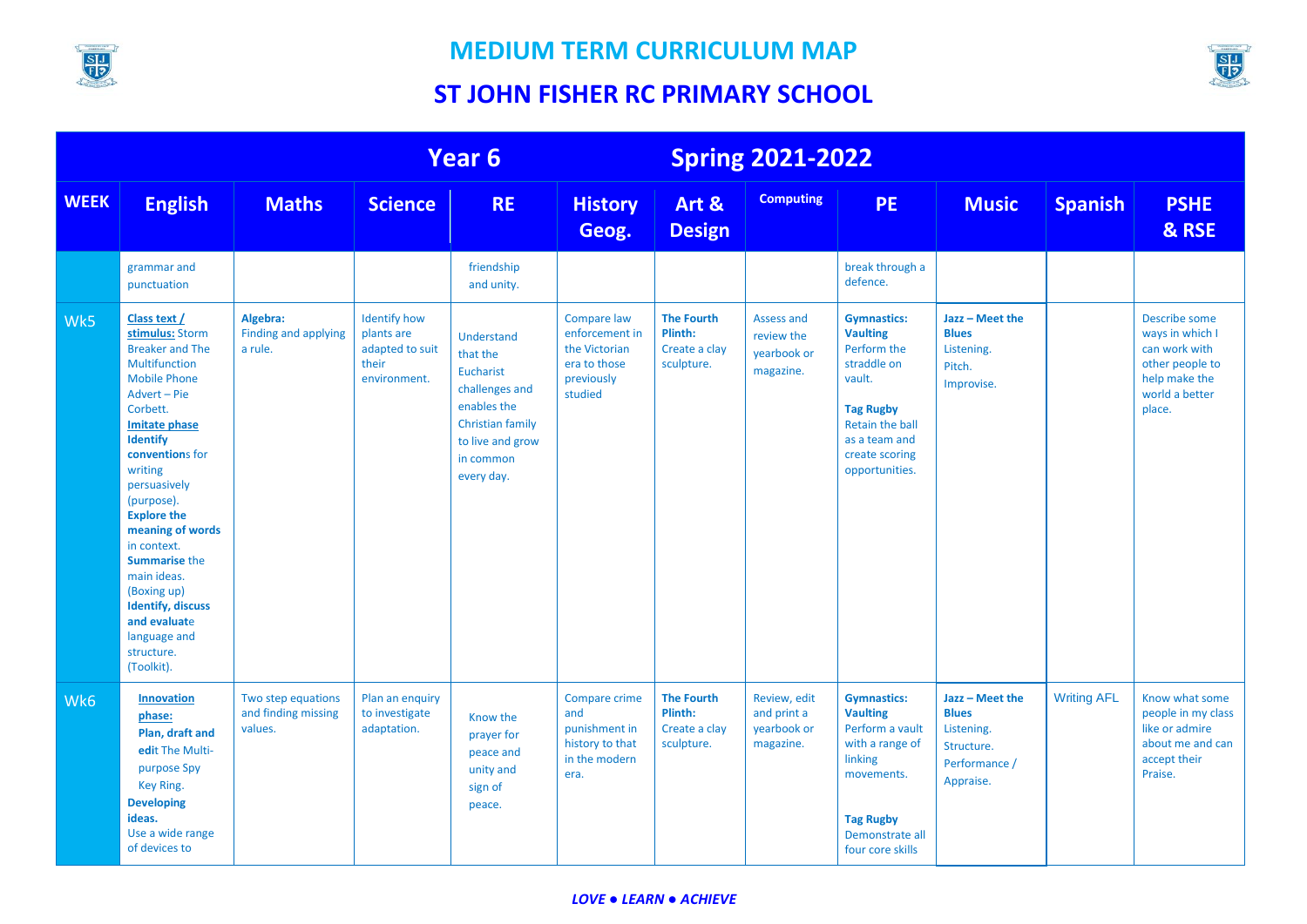



|             |                                                                                                                                                                                           |                                                                                                                            |                                                                                                                      | Year 6                                                                       |                                                                 |                                                                                                                   | <b>Spring 2021-2022</b>                                                                                                         |                                                                                                                                                                                  |                                                                                         |                                                                                                                                                                                         |                                                                                                                            |
|-------------|-------------------------------------------------------------------------------------------------------------------------------------------------------------------------------------------|----------------------------------------------------------------------------------------------------------------------------|----------------------------------------------------------------------------------------------------------------------|------------------------------------------------------------------------------|-----------------------------------------------------------------|-------------------------------------------------------------------------------------------------------------------|---------------------------------------------------------------------------------------------------------------------------------|----------------------------------------------------------------------------------------------------------------------------------------------------------------------------------|-----------------------------------------------------------------------------------------|-----------------------------------------------------------------------------------------------------------------------------------------------------------------------------------------|----------------------------------------------------------------------------------------------------------------------------|
| <b>WEEK</b> | <b>English</b>                                                                                                                                                                            | <b>Maths</b>                                                                                                               | <b>Science</b>                                                                                                       | <b>RE</b>                                                                    | <b>History</b><br>Geog.                                         | Art &<br><b>Design</b>                                                                                            | <b>Computing</b>                                                                                                                | <b>PE</b>                                                                                                                                                                        | <b>Music</b>                                                                            | <b>Spanish</b>                                                                                                                                                                          | <b>PSHE</b><br>& RSE                                                                                                       |
|             | build cohesion<br>Use devices to<br>structure text<br>and to guide the<br>reader.                                                                                                         |                                                                                                                            |                                                                                                                      |                                                                              |                                                                 |                                                                                                                   |                                                                                                                                 | of rugby in a<br>game.                                                                                                                                                           |                                                                                         |                                                                                                                                                                                         |                                                                                                                            |
|             |                                                                                                                                                                                           |                                                                                                                            |                                                                                                                      |                                                                              | <b>HALF TERM</b>                                                |                                                                                                                   |                                                                                                                                 |                                                                                                                                                                                  |                                                                                         |                                                                                                                                                                                         |                                                                                                                            |
| Wk7         | Invent phase:<br>Plan, draft and<br>edit a persuasive<br>advert for a<br>gadget that Alex<br>rider may use.<br><b>Assess the</b><br>effectiveness of<br>their own and<br>others' writing. | <b>Measurement -</b><br><b>Converting Units:</b><br>Converting and<br>calculating with<br>metric and imperial<br>units.    | <b>Electricity</b><br>Draw a circuit<br>diagram using<br>recognised<br>symbols.                                      | <b>Death and</b><br><b>New Life</b><br>When do we<br>have to say<br>goodbye? | <b>Mountains,</b><br><b>Volcanoes and</b><br><b>Earthquakes</b> | <b>Digital World</b><br><b>Navigating</b><br><b>The World</b><br><b>Writing design</b><br>briefs and<br>criteria. | <b>We Are</b><br><b>Connected</b><br>Consider<br>online safety<br>and how to<br>communicate<br>respectfully on<br>the Internet. | <b>Dance</b><br>Communicate a<br>dance through<br>movement.<br><b>Basketball</b><br>Use pivoting<br>and the 'triple<br>threat'<br>position when<br>in possession<br>of the ball. | Hip-hop-Fresh<br><b>Prince</b><br>Listening.<br>Play.                                   | Identifying<br>famous<br>festivals in<br>Spain.<br>Cultural<br>topics to<br>introduce<br>different<br>traditions that<br>people have<br>and how they<br>celebrate<br>some<br>festivals. | <b>Healthy Me</b><br>Take responsibility<br>for my health and<br>make choices that<br>benefit my health<br>and well-being. |
| Wk8         | <b>Book Week</b>                                                                                                                                                                          | <b>Measurement -</b><br><b>Perimeter, Area and</b><br>Volume:<br>Calculating area and<br>perimeter.<br>Area of a triangle. | Associate the<br>brightness of a<br>lamp or the<br>volume of a<br>buzzer with the<br>number and<br>voltage of cells. | Understand<br>how death<br>and loss<br>bring about<br>change.                |                                                                 | Programming<br><b>A Navigation</b><br><b>Tool</b><br>Write a<br>program,<br>including<br>multiple<br>functions    | Research a<br>controversial<br>topic to<br>debate online                                                                        | <b>Dance</b><br>Link the dance<br>movements to<br>form a<br>sequence<br><b>Basketball</b><br>Dribble the ball<br>with both hands                                                 | Hip-hop-Fresh<br><b>Prince</b><br>Listening<br>$\bullet$<br><b>Singing</b><br>$\bullet$ | <b>The carnival</b><br>from Cadiz                                                                                                                                                       | Know about<br>different types of<br>drugs and their<br>effects on the<br>body                                              |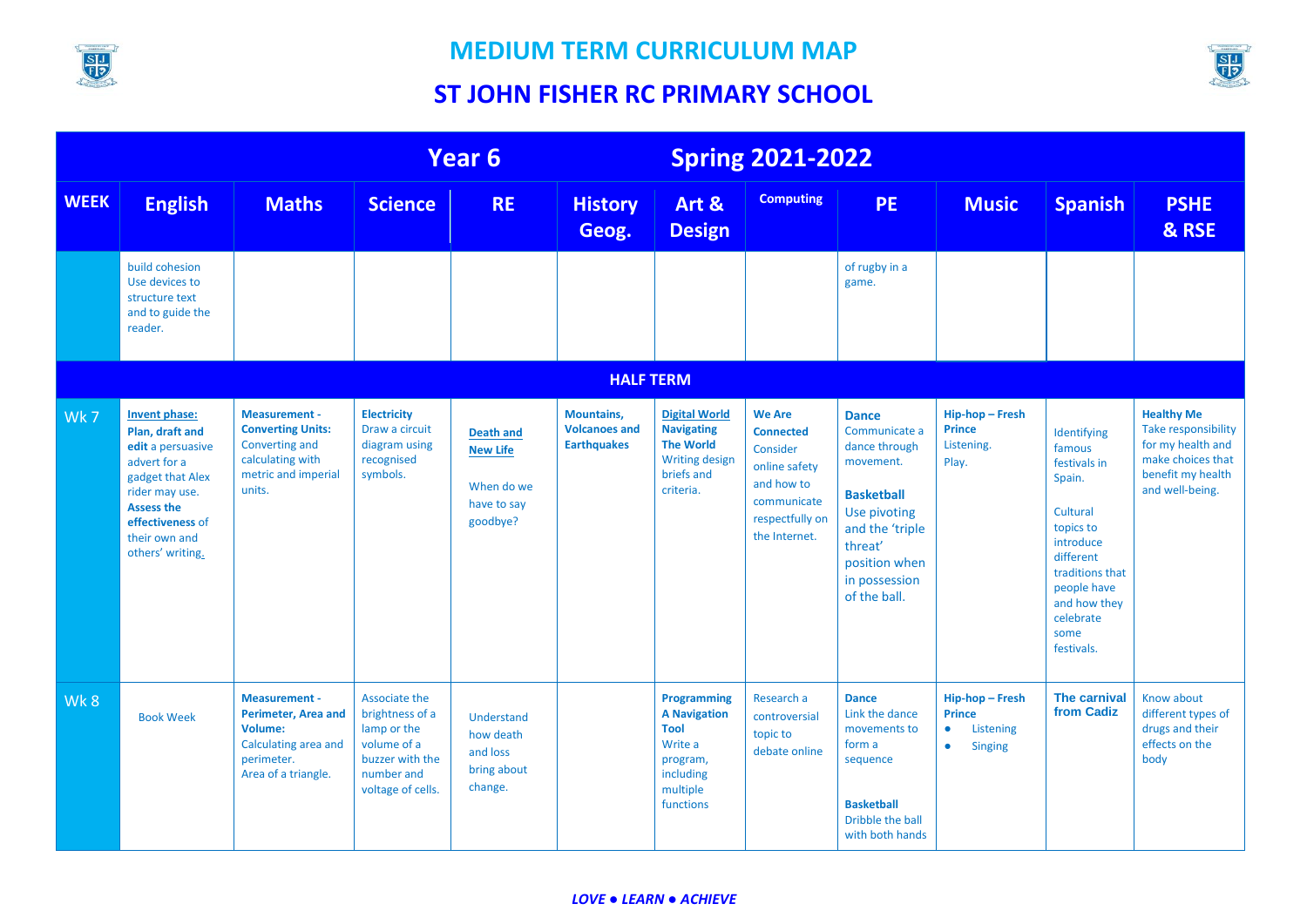



|              | Year 6                                                                                                                                                                                                                                                                                                                                             |                                                    |                                                                                                                                                                                                         | <b>Spring 2021-2022</b>                                                                                  |                         |                                                                                     |                                                                    |                                                                                                                                                                                   |                                                              |                           |                                                                                                                    |
|--------------|----------------------------------------------------------------------------------------------------------------------------------------------------------------------------------------------------------------------------------------------------------------------------------------------------------------------------------------------------|----------------------------------------------------|---------------------------------------------------------------------------------------------------------------------------------------------------------------------------------------------------------|----------------------------------------------------------------------------------------------------------|-------------------------|-------------------------------------------------------------------------------------|--------------------------------------------------------------------|-----------------------------------------------------------------------------------------------------------------------------------------------------------------------------------|--------------------------------------------------------------|---------------------------|--------------------------------------------------------------------------------------------------------------------|
| <b>WEEK</b>  | <b>English</b>                                                                                                                                                                                                                                                                                                                                     | <b>Maths</b>                                       | <b>Science</b>                                                                                                                                                                                          | <b>RE</b>                                                                                                | <b>History</b><br>Geog. | Art &<br><b>Design</b>                                                              | <b>Computing</b>                                                   | <b>PE</b>                                                                                                                                                                         | <b>Music</b>                                                 | <b>Spanish</b>            | <b>PSHE</b><br>& RSE                                                                                               |
|              |                                                                                                                                                                                                                                                                                                                                                    |                                                    |                                                                                                                                                                                                         |                                                                                                          |                         |                                                                                     |                                                                    | to beat a<br>defender                                                                                                                                                             |                                                              |                           |                                                                                                                    |
| Wk 9         | <b>SATs Practice</b><br><b>Week</b><br>Class text /<br>stimulus: Spy Kids -<br>Film and High Rise<br><b>Mystery by Sharna</b><br>Jackson.<br><b>Imitate phase</b><br><b>Understand the</b><br>audience and<br>purpose of<br>discussion through<br>a class debate (Iron<br>Giant).<br>Learn the model<br>text                                       | Area of a<br>parallelogram.<br>Calculating volume. | Compare and<br>give reasons for<br>variations in<br>how<br>components<br>function,<br>including the<br>brightness of<br><b>bulbs</b>                                                                    | <b>Understand</b><br>that the<br>suffering,<br>death and<br>resurrection<br>of Jesus led<br>to new life. |                         | <b>Product</b><br><b>Concept</b><br>Develop a<br>sustainable<br>product<br>concept. | Write a blog<br>post,<br>expressing one<br>side of an<br>argument. | <b>Dance</b><br>Perform a<br>dance using<br>accurate<br>expression and<br>choreographic<br>devices.<br><b>Basketball</b><br>Use a variety<br>of passes in a<br>game<br>situation. | Hip-hop-Fresh<br><b>Prince</b><br>Listening.<br>Performance. | Las Fallas.               | <b>Understand that</b><br>some people can<br>be exploited and<br>made to do things<br>that are against<br>the law. |
| <b>Wk 10</b> | Class text /<br>stimulus: Spy Kids -<br>Film and High Rise<br><b>Mystery by Sharna</b><br>Jackson.<br><b>Imitate phase</b><br><b>Explore the</b><br>meaning of words<br>in context.<br><b>Personal response</b><br>to the text<br>reasoned<br>justifications for<br>their views.<br><b>Explain and</b><br>discuss<br>understanding of<br>the text. | <b>Using and</b><br>calculating scale<br>factors.  | Compare and<br>give reasons for<br>variations in<br>how<br>components<br>function,<br>including the<br>brightness of<br>bulbs, the<br>loudness of<br>buzzers and the<br>on/off position<br>of switches. | <b>Easter</b><br>Holy Week.                                                                              |                         | <b>3D CAD</b><br><b>Models</b><br>Develop 3D<br>CAD skills.                         | Comment on<br>other's posts<br>responsibly<br>and<br>respectfully. | <b>Dance</b><br>Link narrative<br>to dance.<br><b>Basketball</b><br>Shoot a ball at<br>a target in a<br>competitive<br>situation.                                                 | Easter-<br>Rhythms.<br>Listening.<br>Singing.                | <b>The April</b><br>Fair. | Know why some<br>people join gangs<br>and the risks this<br>involves.                                              |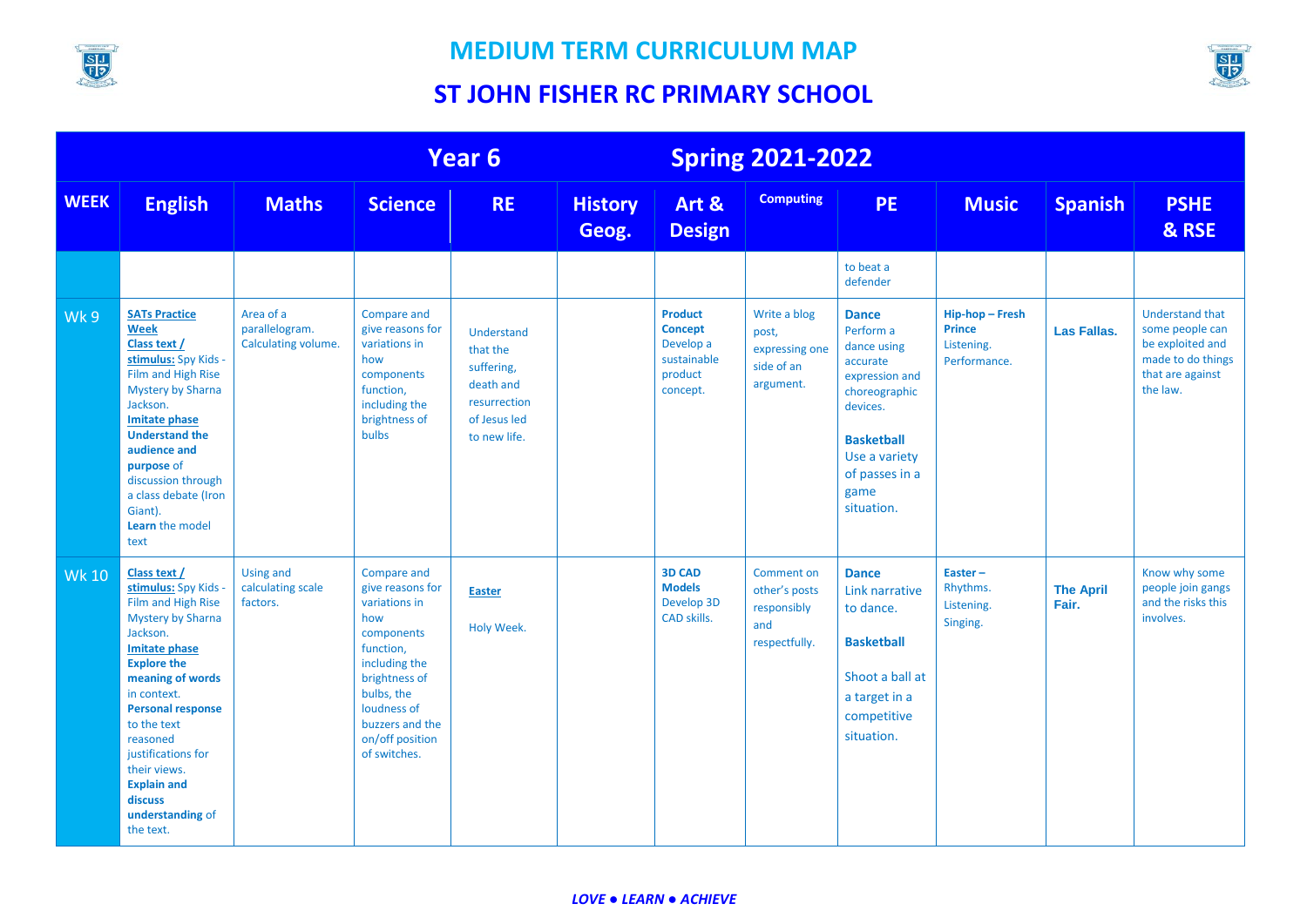



|              | Year 6                                                                                                                                                                             |                      |                                                                                                        | <b>Spring 2021-2022</b>                   |                         |                                                                                           |                                                                                                  |                                                                                                                                                                                                     |                                               |                       |                                                                                                                                         |
|--------------|------------------------------------------------------------------------------------------------------------------------------------------------------------------------------------|----------------------|--------------------------------------------------------------------------------------------------------|-------------------------------------------|-------------------------|-------------------------------------------------------------------------------------------|--------------------------------------------------------------------------------------------------|-----------------------------------------------------------------------------------------------------------------------------------------------------------------------------------------------------|-----------------------------------------------|-----------------------|-----------------------------------------------------------------------------------------------------------------------------------------|
| <b>WEEK</b>  | <b>English</b>                                                                                                                                                                     | <b>Maths</b>         | <b>Science</b>                                                                                         | <b>RE</b>                                 | <b>History</b><br>Geog. | Art &<br><b>Design</b>                                                                    | <b>Computing</b>                                                                                 | <b>PE</b>                                                                                                                                                                                           | <b>Music</b>                                  | <b>Spanish</b>        | <b>PSHE</b><br>& RSE                                                                                                                    |
| <b>Wk 11</b> | <b>Innovation</b><br>phase:<br>Plan, draft and<br>edit a discursive<br>text - 'Should<br><b>Teachers be</b><br>spies?'<br><b>Developing</b><br>ideas.                              | <b>Consolidation</b> | Apply<br>knowledge<br>about<br>electricity and<br>circuits to<br>design an<br>electronic<br>scarecrow. | <b>Easter</b><br><b>Easter</b><br>Sunday. |                         | <b>3D CAD</b><br><b>Models</b><br>Apply 3D CAD<br>skills to create<br>a virtual<br>model. | <b>Check online</b><br>information<br>for reliability.                                           | <b>Dance</b><br>Link a<br>themed,<br>unique dance<br>sequence to a<br>dance<br>storyline.<br><b>Basketball</b><br><b>Employ</b><br>attacking and<br>defending<br>tactics in a<br>game<br>situation. | Easter-<br>Rhythms.<br>Listening.<br>Singing. | San Fermin.           | <b>Understand what</b><br>it means to be<br>emotionally well<br>and explore<br>people's attitudes<br>towards mental<br>health/illness.  |
| <b>Wk 12</b> | Invent phase:<br>Plan, draft and<br>edit a discussion<br>using your own<br>research (should<br>$X$ ?)<br><b>Assess the</b><br>effectiveness of<br>your own and<br>others' writing. |                      | Apply<br>knowledge<br>about<br>electricity and<br>circuits to make<br>a scarecrow.                     |                                           |                         | <b>Product Pitch</b><br>Present a pitch<br>to 'sell' the<br>product.                      | <b>Discuss and</b><br>write a blog<br>post on online<br>bullying and<br>how to<br>respond to it. | <b>Dance</b><br>Perform a<br>combined,<br>themed dance<br>sequence.<br><b>Basketball</b><br>Work as a<br>team to<br>employ<br>attacking and<br>defending<br>tactics.                                | Easter-<br>Rhythms.<br>Listening.<br>Singing. | La<br><b>Tomatina</b> | <b>Recognise stress</b><br>and the triggers<br>that cause this<br>and understand<br>how stress can<br>cause drug and<br>alcohol misuse. |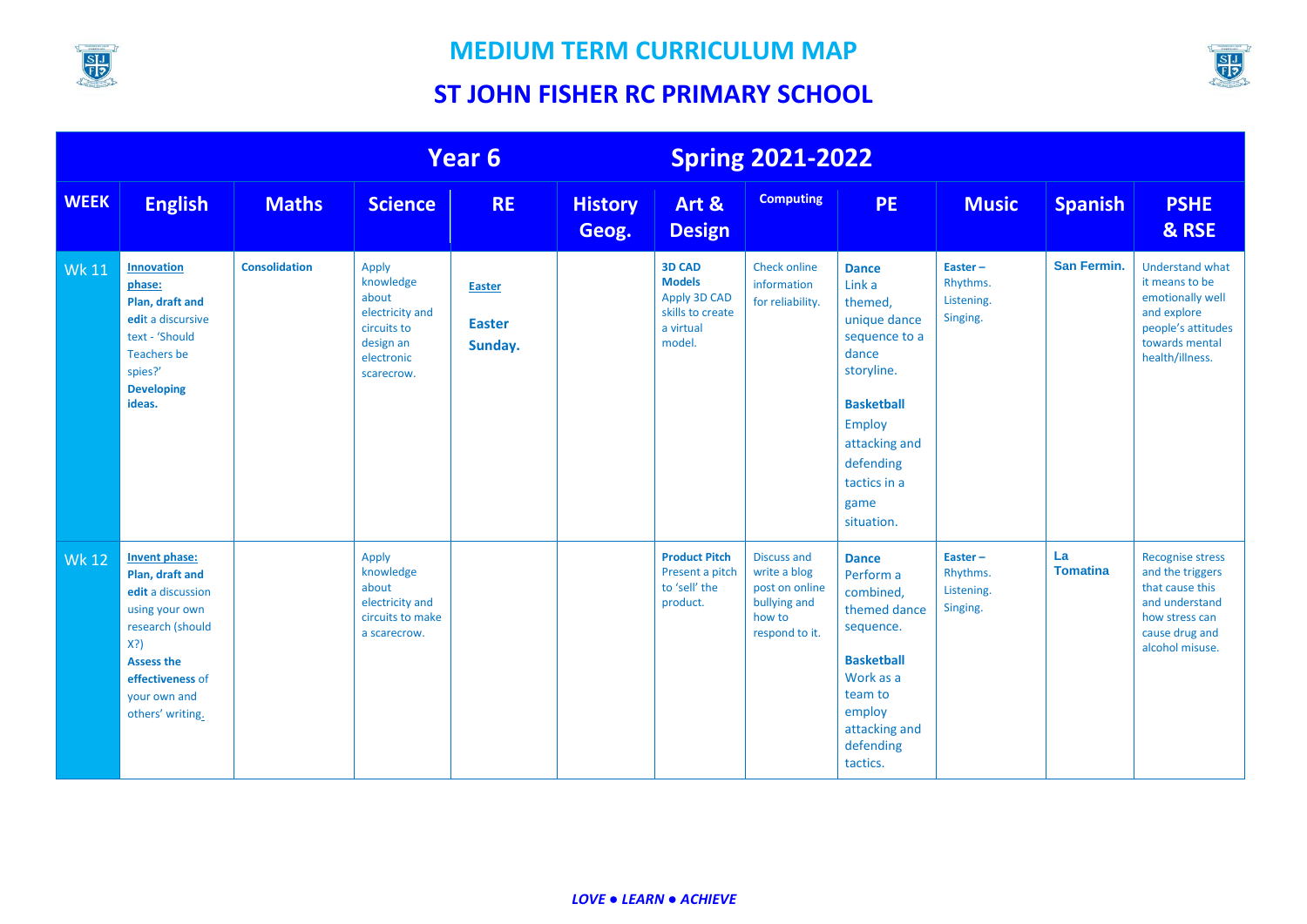



| Year <sub>6</sub>                    | <b>Foundation Subjects Curriculum coverage</b>                                                                                                                                                                                                                                                                                                                                                                                                                                                                                                                                                                                                                                                                                                                                                                                                                                                                                                                                                                                                                                                                                                                                                                                                                     | <b>Spring 2021-2022</b>                                                                                                                                                                                                                                                                                                                                                                                                                                                                                                                                                                                                                                                                                                                                                                                                                                                                                                                                                                                                                         |
|--------------------------------------|--------------------------------------------------------------------------------------------------------------------------------------------------------------------------------------------------------------------------------------------------------------------------------------------------------------------------------------------------------------------------------------------------------------------------------------------------------------------------------------------------------------------------------------------------------------------------------------------------------------------------------------------------------------------------------------------------------------------------------------------------------------------------------------------------------------------------------------------------------------------------------------------------------------------------------------------------------------------------------------------------------------------------------------------------------------------------------------------------------------------------------------------------------------------------------------------------------------------------------------------------------------------|-------------------------------------------------------------------------------------------------------------------------------------------------------------------------------------------------------------------------------------------------------------------------------------------------------------------------------------------------------------------------------------------------------------------------------------------------------------------------------------------------------------------------------------------------------------------------------------------------------------------------------------------------------------------------------------------------------------------------------------------------------------------------------------------------------------------------------------------------------------------------------------------------------------------------------------------------------------------------------------------------------------------------------------------------|
| <b>Subject and Topic</b>             | <b>Key Skills</b>                                                                                                                                                                                                                                                                                                                                                                                                                                                                                                                                                                                                                                                                                                                                                                                                                                                                                                                                                                                                                                                                                                                                                                                                                                                  | <b>Key Knowledge</b>                                                                                                                                                                                                                                                                                                                                                                                                                                                                                                                                                                                                                                                                                                                                                                                                                                                                                                                                                                                                                            |
| <b>Religious</b><br><b>Education</b> | <b>Sources</b><br>Give reasons for certain actions by believers.<br>Show an understanding of the stories from the Bible and their effect on people's beliefs.<br>Show how decisions are informed by our beliefs and values.<br>Use multiple sources to support a view.<br>Use the Bible and Bible references to locate scripture.<br>Unity<br>Ask and respond to questions about their own and others' experiences about friendship and<br>unity.<br>Describe and show an understanding of the parts of the Mass whilst making links between<br>them and the religious sources.<br>Show an understanding of how belief in Jesus, the uniting presence in Holy Communion,<br>shapes the lives of Christians in many different ways.<br>Explain what beliefs and values inspire and influence me and others.<br>Death and New Life<br>Make links between the scripture and resurrection of Jesus.<br>Give reasons for religious actions and symbols connected with Lent, Holy Week and the<br><b>Sacred Paschal Triduum.</b><br>Describe and show understanding of religious sources, beliefs, ideas, feelings and<br>experiences connected with Lent, Good Friday of the Passion of the Lord; and The Easter<br>Vigil in the Holy Night; making links between them. | <b>Sources</b><br>Know the different parts of the Bible and how they are sequenced.<br>Understand the Bible is made up of the Old and New Testament and the differences between these parts of<br>the Bible.<br>Know the different genres of writing that can be found in the Bible.<br>Unity<br>Know the different parts of the Communion rite and use the correct vocabulary when referring to them.<br>Make a direct link between the Last Supper and the parts of the Communion rite.<br>Understand the consecration and its significance.<br>Death and New Life<br>Pupils will know and understand that loss and death bring about change for people.<br>Understand that Lent is a time of preparation when we remember the suffering and death of Jesus.<br>Know the different ways in which we can prepare ourselves during this time.<br>Understand the significance of the story of Lazarus as a way of Jesus preparing us for his own death and<br>resurrection.<br>Know the story of the passion and make links to the Easter Vigil. |
| <b>Science</b>                       | <b>Evolution and Inheritance:</b><br>Identify scientific evidence that has been used to support or refute ideas or arguments.<br>Plan an enquiry that will answer a question.<br>Record data in a table.<br>Measure with a data logger.<br>Present findings from an enquiry.<br>Recognise which secondary sources will be most useful to research ideas (non-statutory).<br>Electricity:<br>Take repeat measurements of data with precision.<br>Explain the degree of trust that can be had in results.<br>Plan a fair-test by recognising the control variables.<br>Use predictions to set up fair tests.                                                                                                                                                                                                                                                                                                                                                                                                                                                                                                                                                                                                                                                         | <b>Evolution and Inheritance:</b><br>Recognise that living things have changed over time and that fossils provide information about living things<br>that inhabited the Earth millions of years ago.<br>Recognise that living things produce offspring of the same kind, but normally offspring vary and are not<br>identical to their parents.<br>Identify how animals and plants are adapted to suit their environment in different ways and that adaptation<br>may lead to evolution.<br>Electricity:<br>Use recognised symbols when representing a simple circuit in a diagram.<br>Associate the brightness of a lamp or the volume of a buzzer with the number and voltage of cells used in the<br>circuit.<br>Compare and give reasons for variations in how components function, including the brightness of bulbs, the<br>loudness of buzzers and the on/off position of switches.                                                                                                                                                      |

#### *LOVE ● LEARN ● ACHIEVE*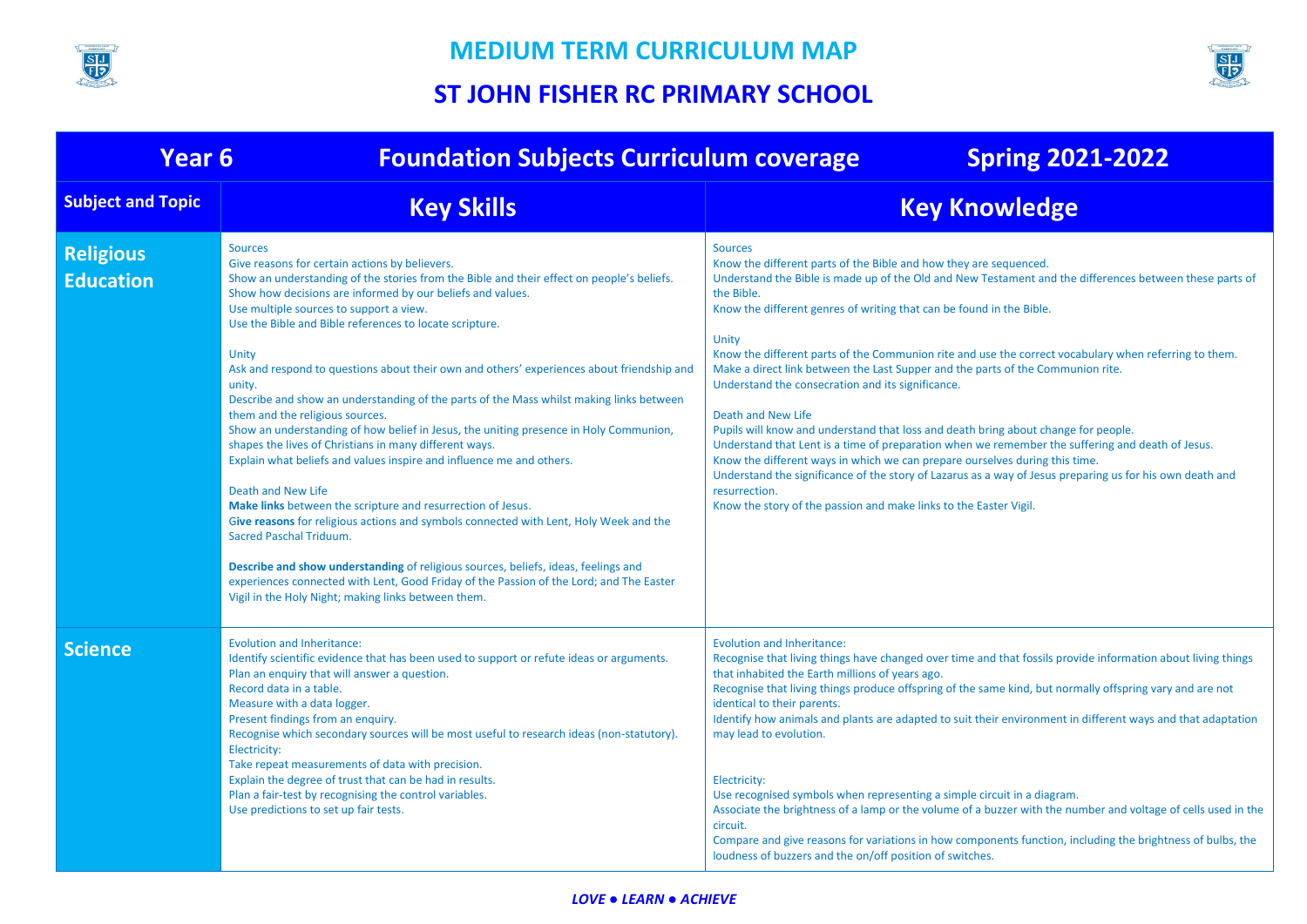



| Year <sub>6</sub>                        | <b>Foundation Subjects Curriculum coverage</b>                                                                                                                                                                                                                                                                                                                                                                                                                                                                                                                                                                                                                                                                                                                                                 | <b>Spring 2021-2022</b>                                                                                                                                                                                                                                                                                                                                                                                                                                                                         |  |  |  |  |
|------------------------------------------|------------------------------------------------------------------------------------------------------------------------------------------------------------------------------------------------------------------------------------------------------------------------------------------------------------------------------------------------------------------------------------------------------------------------------------------------------------------------------------------------------------------------------------------------------------------------------------------------------------------------------------------------------------------------------------------------------------------------------------------------------------------------------------------------|-------------------------------------------------------------------------------------------------------------------------------------------------------------------------------------------------------------------------------------------------------------------------------------------------------------------------------------------------------------------------------------------------------------------------------------------------------------------------------------------------|--|--|--|--|
| <b>Subject and Topic</b>                 | <b>Key Skills</b>                                                                                                                                                                                                                                                                                                                                                                                                                                                                                                                                                                                                                                                                                                                                                                              | <b>Key Knowledge</b>                                                                                                                                                                                                                                                                                                                                                                                                                                                                            |  |  |  |  |
| <b>History</b>                           | Find out about beliefs, behaviour and characteristics of people through time in relation to<br>Crime and punishment.<br>Use relevant dates and terms.<br>Recognise primary and secondary sources.<br>Checking the accuracy of interpretations – fact or fiction and opinion.<br>Use the internet, books and a range of other sources to research.                                                                                                                                                                                                                                                                                                                                                                                                                                              | Know that a crime is something a person does that is against the law. Punishment is a penalty for doing<br>something wrong and comparing how beliefs and behaviour have changed in Britain through time (Anglo-<br>Saxons, Romans, Victorians and today).<br>Write an explanation of X in terms of cause and effect using evidence to support and illustrate their<br>explanation.<br>Know key dates, characters and events - Sir Robert Peel introduced the police force in the Victorian Era. |  |  |  |  |
| Geography                                |                                                                                                                                                                                                                                                                                                                                                                                                                                                                                                                                                                                                                                                                                                                                                                                                | Not taught this term.                                                                                                                                                                                                                                                                                                                                                                                                                                                                           |  |  |  |  |
| <b>Computing</b>                         | We Are Publishers:<br>Manage or contribute to large collaborative projects, facilitated using online tools.<br>Write and review content.<br>Source digital media while demonstrating safe, respectful and responsible use.<br>Design and produce a high-quality print document.                                                                                                                                                                                                                                                                                                                                                                                                                                                                                                                | We Are Publishers:<br>Understand the importance of internet safety.<br>Understand the importance of consent and responsible use of technology and the internet.                                                                                                                                                                                                                                                                                                                                 |  |  |  |  |
|                                          | We Are Connected:<br>Recognise the importance of respect and tolerance in online discussions.<br>Write a post on a given topic, justifying their argument.<br>Respond appropriately and respectfully to points made in others' posts.<br>Counter someone else's online argument while showing respect and tolerance.<br>Evaluate the credibility of a source.                                                                                                                                                                                                                                                                                                                                                                                                                                  | We Are Connected:<br>Explain how search results are selected and ranked.<br>Understand how to insert a hyperlink to include information from a source.<br>Understand that sources on the Internet vary in reliability and credibility.<br>Know what to do if they, or someone they know, are being bullied online.                                                                                                                                                                              |  |  |  |  |
| <b>Art</b>                               | Develop techniques, including their control and their use of materials, with creativity,<br>experimentation and an increasing awareness of different kinds of art, craft and design.<br>Improve mastery of art and design techniques, including drawing, painting and sculpture<br>with a range of materials [for example, pencil, charcoal, paint, clay].                                                                                                                                                                                                                                                                                                                                                                                                                                     | Know about great artists, architects and designers in history.<br>Understand techniques to join pieces of clay.                                                                                                                                                                                                                                                                                                                                                                                 |  |  |  |  |
| <b>Design &amp;</b><br><b>Technology</b> | Use research and develop design criteria to inform the design of innovative, functional,<br>appealing products that are fit for purpose, aimed at particular individuals or groups.<br>Apply understanding of computing to program, monitor and control their products.<br>Write a design brief from information submitted by a client.<br>Consider and suggest additional functions for my navigation tool.<br>Develop a product idea through annotated sketches.<br>Place and manoeuvre 3D objects, using computer-aided design.<br>Change the properties of, or combine one or more 3D objects, using computer-aided design<br>to produce a 3D CAD model.<br>Evaluate their ideas and products against their own design criteria and consider the views of<br>others to improve their work. | Explain the key functions in a program, including any additions.<br>Explain how a program fits the design criteria and how it would be useful as part of a navigation tool.<br>Understand how to include sustainability in design.<br>Identify key industries that utilise 3D CAD modelling and explain why they use 3D CAD modelling.                                                                                                                                                          |  |  |  |  |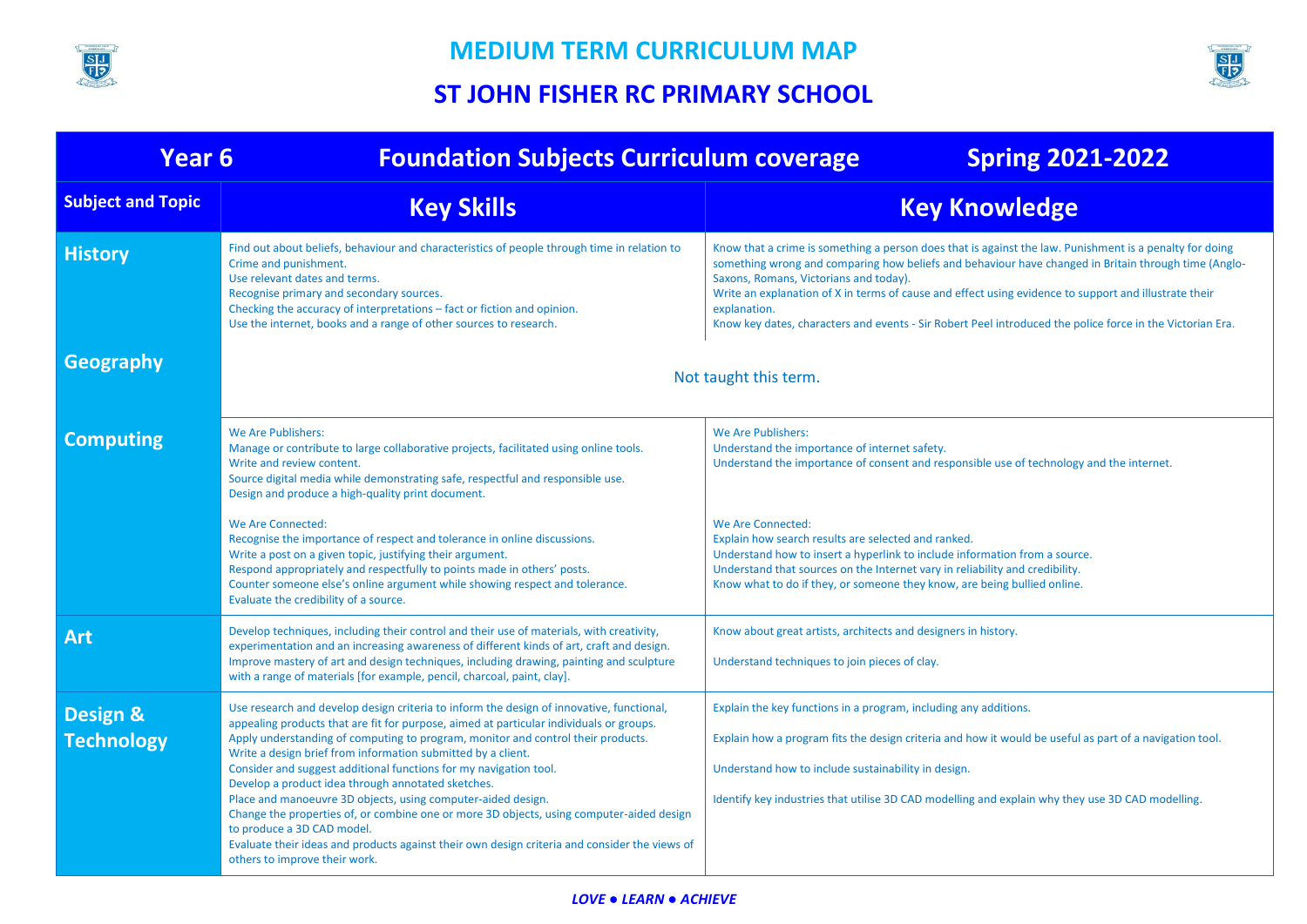



| <b>Year 6</b>                       | <b>Foundation Subjects Curriculum coverage</b>                                                                                                                                                                                                                                                                                                                                                                                                                                                                           | <b>Spring 2021-2022</b>                                                                                                                                                                                                                                                                                                                                                                                                                                                                                                                               |
|-------------------------------------|--------------------------------------------------------------------------------------------------------------------------------------------------------------------------------------------------------------------------------------------------------------------------------------------------------------------------------------------------------------------------------------------------------------------------------------------------------------------------------------------------------------------------|-------------------------------------------------------------------------------------------------------------------------------------------------------------------------------------------------------------------------------------------------------------------------------------------------------------------------------------------------------------------------------------------------------------------------------------------------------------------------------------------------------------------------------------------------------|
| <b>Subject and Topic</b>            | <b>Key Skills</b>                                                                                                                                                                                                                                                                                                                                                                                                                                                                                                        | <b>Key Knowledge</b>                                                                                                                                                                                                                                                                                                                                                                                                                                                                                                                                  |
| <b>Physical</b><br><b>Education</b> | <b>Gymnastics - Vaulting:</b><br>Perform a controlled take-off and landing.<br>Perform a squat on vault.<br>Perform a squat through vault.<br>Perform a straddle on vault.<br>Land with balance and with feet shoulder-width apart.<br>Link gymnastic movements together.                                                                                                                                                                                                                                                | <b>Gymnastics - Vaulting:</b><br>Understand the using arms aids balance.<br>Understand how core strength supports a controlled vault.<br>Identify the following shape jumps: tuck, star, straight, pike, straddle, half turn, full turn.<br>Show an awareness of factors affecting the quality of a gymnastics performance and suggest improvements.                                                                                                                                                                                                  |
|                                     | Tag Rugby:<br>Perform evasive strategies to pass defenders.<br>Perform an accurate lateral passing technique.<br>Perform an accurate catching technique.<br>Work as a team to retain the ball and create scoring opportunities.<br>Identify open spaces to target.<br>Create and assign roles for all members of the team.                                                                                                                                                                                               | Tag Rugby:<br>Understand the tactics an attacker could use to beat a defender.<br>Understand how to position the body when making a lateral pass.<br>Understand the steps to make a successful lateral pass.<br>Understand the tactics a team could use to retain the ball.                                                                                                                                                                                                                                                                           |
|                                     | Dance:<br>Use movement to communicate and demonstrate ideas and issues, and their own<br>feelings and thoughts.<br>Choreograph individually, in pairs, small groups and as a whole class.<br>Use expressions to portray character.                                                                                                                                                                                                                                                                                       | Dance:<br>Understand the terms: dynamics, expression, choreography.<br>Explain the meaning of the following choreographic devices: canon, formation, unison and levels.<br>Understand the historical and cultural origins of different dances through a choice of themes.                                                                                                                                                                                                                                                                             |
|                                     | Identify movements that should be linked.<br>Apply known choreographic devices to link dance movements.<br>Use linking movement to create one whole dance.<br>Basketball:<br>Perform a variety of accurate passes.<br>Pivot effectively.<br>Dribble a ball with two hands.<br>Employ attacking and defending tactics.<br>Work collaboratively as a team.                                                                                                                                                                 | <b>Basketball:</b><br>Understand the triple threat position - feet shoulder-width apart, bent knees, ball at waist height, head up.<br>Identify the aspects of a good dribbling technique.<br>Understand the steps for accurate chest and bounce passes.<br>Know a range of tactics for attacking and defending.                                                                                                                                                                                                                                      |
| <b>Music</b>                        | Listening - Dynamics/tempo/timbre/structure/texture: describe and compare different kinds<br>of music using appropriate musical and descriptive vocabulary.<br>Rhythm: combine rhythmic patterns with pitch to create simple melodies.<br>Rhythm: recognise aurally simple syncopated rhythms e.g. te-ta-te.<br>Rhythm: improvise / compose rhythmic patterns 2+ bars in length using 3 and 4-metre and<br>combine these to create simple melodies.<br>Pitch: read / and perform melodic phrases (vocal / instrumental). | Listening - Dynamics/tempo/timbre: are expressive elements in music that are used to achieve particular<br>effects and moods.<br>Structure: Musical ideas can be improvised, fixed and organised in different ways - the process of<br>composition.<br>Rhythm: note lengths and silences can be represented by rhythmic syllables.<br>Rhythm: can be combined with pitch to make melodies and provide simple harmonic accompaniments.<br>Pitch: there are different forms of scale (e.g. major / minor / blues) with its own musical characteristics. |

#### *LOVE ● LEARN ● ACHIEVE*